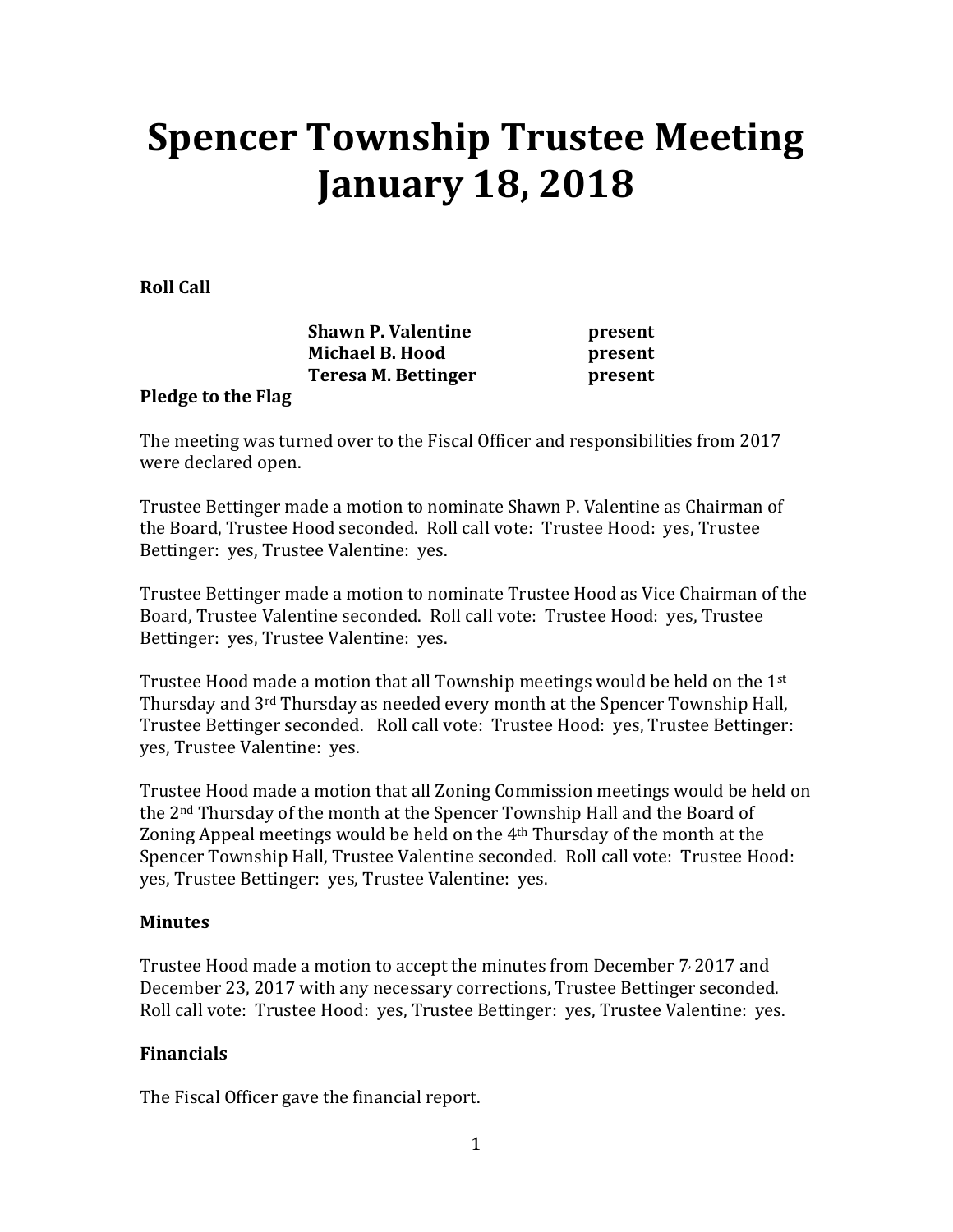| <b>Receipts</b>      | \$18,033.33                  |                |
|----------------------|------------------------------|----------------|
| <b>Payments</b>      | \$30,183.67                  |                |
| <b>Fund Balances</b> |                              |                |
| General              |                              | \$2,015,553.80 |
| <b>Motor Vehicle</b> |                              | \$17,190.75    |
| Gas Tax              |                              | \$71,042.95    |
| Fire                 |                              | \$207,014.68   |
|                      | <b>Permissive Motor</b>      | \$77,957.19    |
|                      | <b>Misc. Special Revenue</b> | \$483.60       |
|                      |                              | \$2,389,242.97 |

Trustee Bettinger made a motion to accept the financials, Trustee Hood seconded. Roll call vote: Trustee Hood: yes, Trustee Bettinger: yes, Trustee Valentine: yes.

Trustee Bettinger announced February's meeting would be held the third Thursday in February due to the Board attending a meeting in Columbus, Ohio.

#### **Pay the Bills**

Trustee Hood made a motion to pay the bills for the month, Trustee Bettinger seconded. Roll call vote: Trustee Hood: yes, Trustee Bettinger: yes, Trustee Valentine: yes.

Trustee Bettinger made a motion to go into executive session at 7:08pm with John Borell and Elaine Szuch of the Lucas County Prosecutor's Office to discuss pending litigation, Trustee Hood seconded. Roll call vote: Trustee Hood: yes, Trustee Bettinger: yes, Trustee Valentine: yes.

The Board came out of executive session at 7:40pm. Trustee Bettinger made a motion to come out of executive session, Trustee Hood seconded. Roll call vote: Trustee Hood: yes, Trustee Bettinger: yes, Trustee Valentine: yes.

#### **Zoning**

Eric Gay, Zoning Inspector is now able to resume his duties. Trustee Hood made a motion to relieve the Fiscal Officer of the Zoning Inspector duties and turn them back over to the Zoning Inspector, Eric Gay, Trustee Bettinger seconded. Roll call vote: Trustee Hood: yes, Trustee Bettinger: yes, Trustee Valentine: yes.

No report presented

**BZA**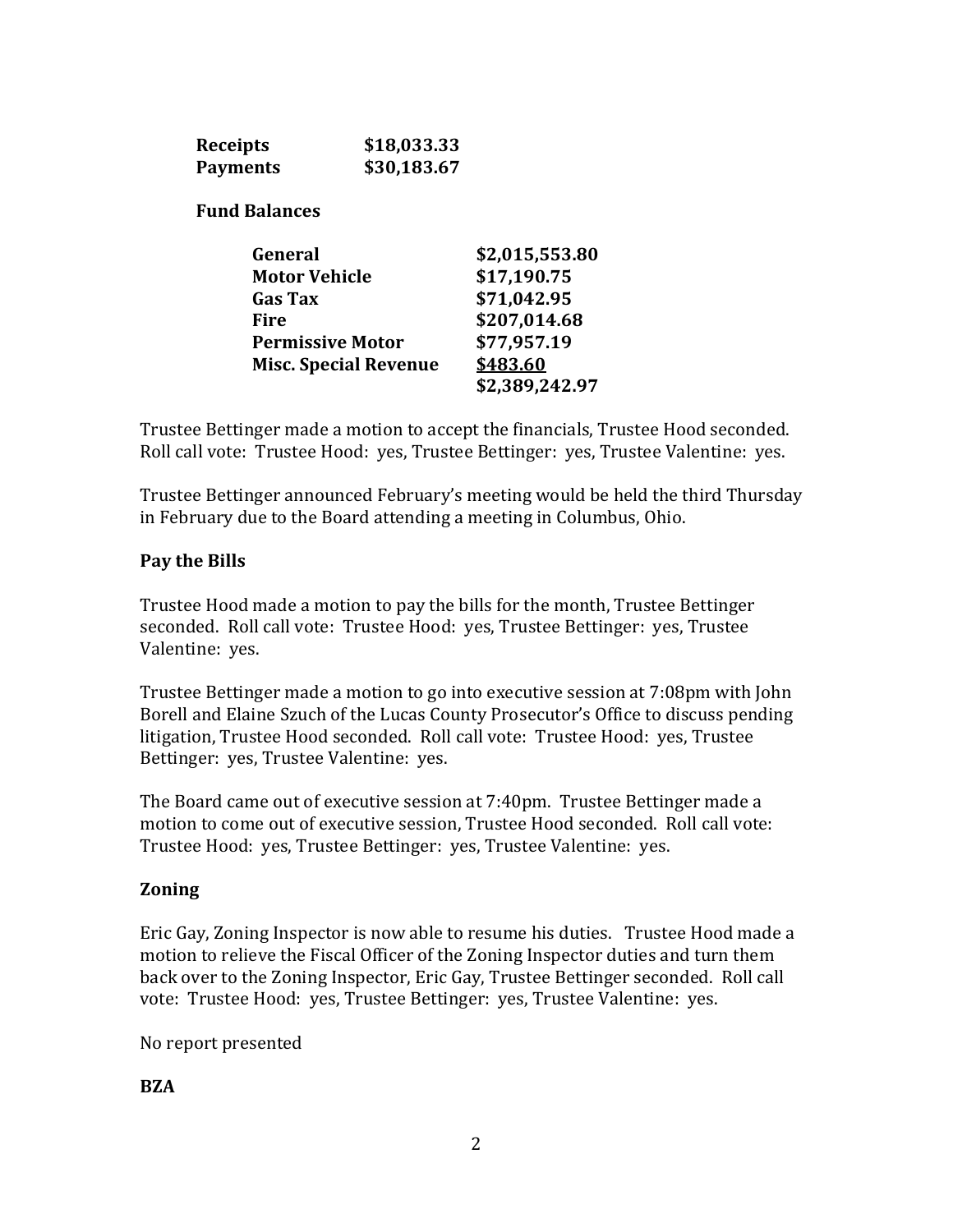Mr. Morgan mentioned, no meeting

## **Road**

Mr. Croskey presented the report, but had to leave.

Pipes in the Town Hall froze and were repaired by Road Superintendent, Dean Croskey.

 There was a request for a new truck for the road department. This was tabled for now.

# **Fire**

Chief Cousino emailed the report; there were a total of 34 calls for the month.

# **JEDZ**

Trustee Valentine explained this years JEDZ members have to be re-appointed. He said the current members are willing to resume their positions. Chris Ruhl, Sandy Ellis, and John Myers. Trustee Bettinger made the motion, Trustee Hood seconded. Roll call vote: Trustee Hood: abstain, Trustee Bettinger: yes, Trustee Valentine: yes.

### **Correspondence**

A notice of change in tax value was received for 9200 Angola Road. The old assessed value was \$11,200; the new assessed value is \$9450.

Lucas County Engineer's Office sent correspondence that the 2019 OPWC project for Raab, Whitehouse Spencer and Meilke Roads scored high enough and was moved to LTIP. We are not eligible for a grant. We do not have to take the loan.

Mr. Robert A. Klumm resigned from the Zoning Commission Board. He has moved out of the Township.

The Toledo Chamber of Commerce invited the Township to its annual legislative breakfast on February 19, 2018.

The Holland, Springfield and Spencer Historical Society newsletter was received.

# **Old Business**

Trustee Valentine offered the motion for Pat Baum, records clerk, to attend the Ohio Township Association meeting in Columbus, Trustee Hood asked for clarification on her exact duties.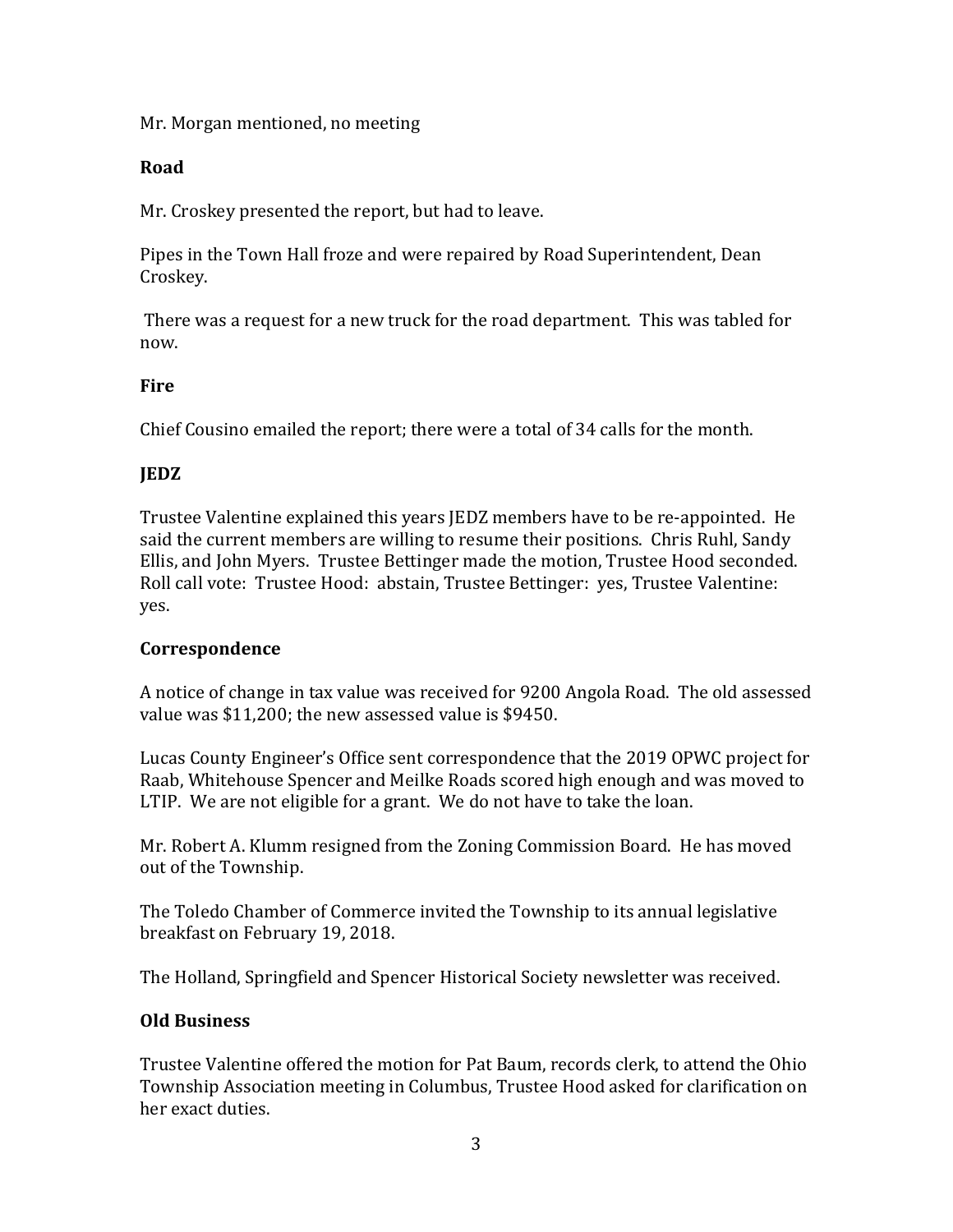Trustee Valentine offered the motion for Pat Baum to attend the Ohio Township Association meeting in Columbus, Trustee Hood seconded. Roll call vote: Trustee Hood: yes, Trustee Bettinger: yes, Trustee Valentine: yes.

Trustee Hood asked if Dean Croskey's expenses would be paid for the trip to Columbus based on his road superintendent position. Trustee Valentine said Mr. Croskey is no longer in a clerical position. There was discussion on the matter.

Trustee Bettinger brought up the transportation bid received for 2018. She explained there is one passenger that uses the services regularly and she feels the Township has does its part in providing transportation. It was voted down in the past. She commented CTS has done a very good job.

Trustee Hood stated all other options/companies need to be considered. Morgan Transit submitted a bid and it should be considered. Morgan Transit has always been the only company to attend the meetings Trustee Hood explained.

Trustee Valentine explained the Morgan Transit contract is above CTS because Morgan charges a per ride rate that CTS does not collect.

CTS is willing to go month to month and CTS also rides people on the weekends Trustee Bettinger explained.

Trustee Hood mentioned Morgan Transit may be willing to go above and beyond if awarded the contract.

Mr. Morgan of Morgan Transit said he only applied the charge because that is what was on the website and it is not fair to him that he is being excluded because of the charge.

Trustee Bettinger made a motion to extend the CTS contract until June 30, 2018 and then cancel transportation at that point due to lack of use, Trustee Valentine seconded. Roll call vote: Trustee Hood: abstain Trustee Bettinger: yes, Trustee Valentine: yes.

Trustee Hood reminded Trustee Bettinger she was in favor of Dean Croskey attending previously. She explained that was when he was in the position of the Zoning Inspector that he no longer holds.

#### **New Business**

Trustee Bettinger presented a letter of interest from Mr. Bob Simpson. He would like to replace Robert Klumm on the Zoning Commission Board. Mr. Simpson introduced himself to the Board.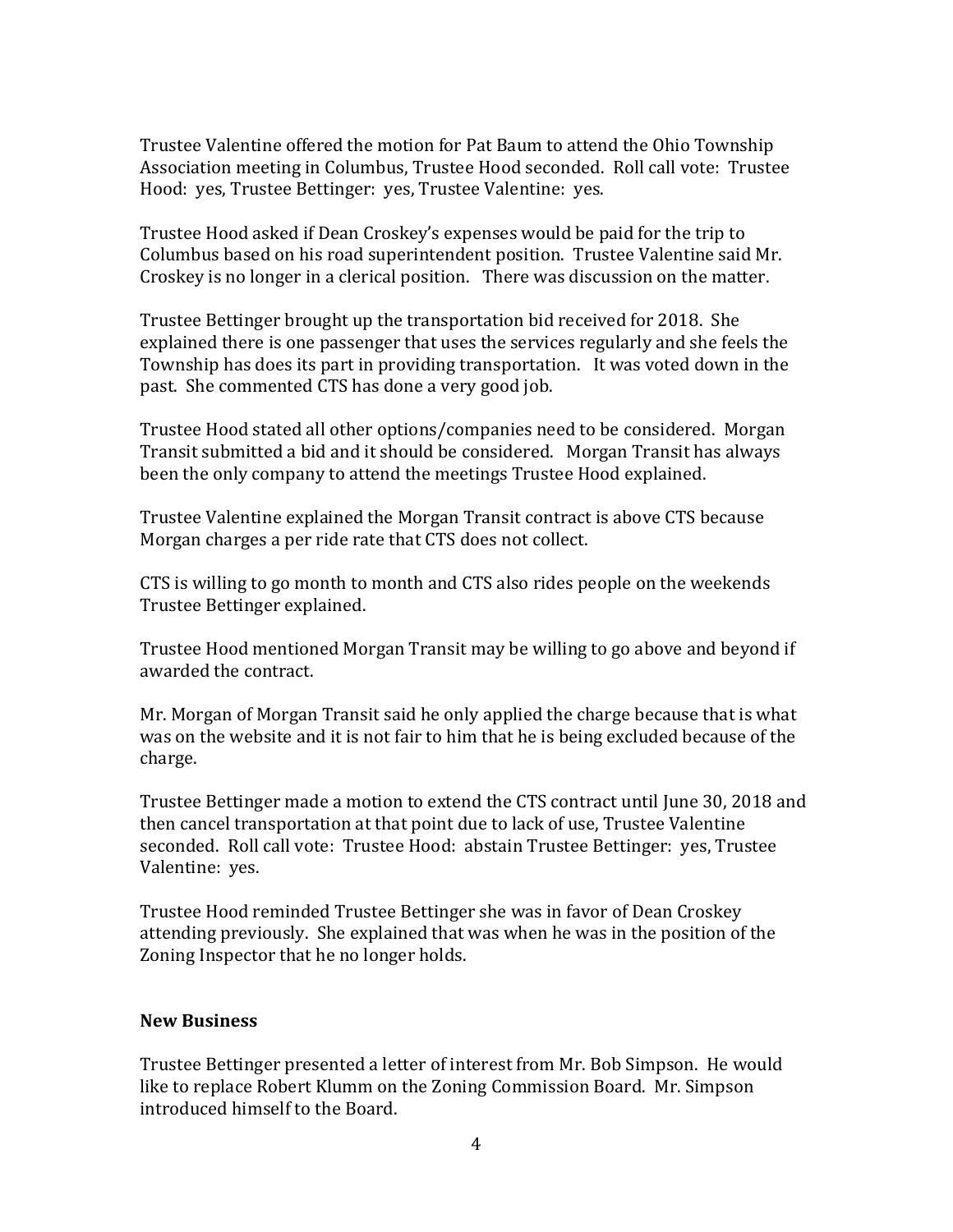Trustee Hood questioned how Mr. Simpson found out about the position. He mentioned he had spoken to Bob Klumm and Teresa Bettinger about the position. Trustee Bettinger made a motion to appoint Bob Simpson to replace Bob Klumm, Trustee Valentine seconded. Roll call vote: Trustee Hood: abstain; Trustee Bettinger: yes, Trustee Valentine: yes.

Trustee Hood explained Adam Thomas' application was tabled last month for an alternate position on the BZA Board and Mr. Simpson is passed right through tonight. This is inconsistent Trustee Hood stated.

Trustee Valentine explained Mr. Thomas' application was rejected not tabled. Trustee Valentine explained the Township is trying to retain knowledgeable people on the Boards.

Trustee Bettinger read a resolution to have a home removed on Oak Terrace and Oak Green. It was found unsafe by the Springfield Fire Department. It was moved illegally from property on Crissey Road. Michael Varanese is the person that moved the mobile home.

Trustee Hood asked for a copy and asked if the Board was prepared to vote on this resolution tonight. Trustee Bettinger explained it is the same resolution that was in effect late last year. Trustee Valentine explained mobile homes cannot be moved unless built after 1995 in the state of Ohio and the Township. Trustee Bettinger made a motion to accept the resolution as read, Trustee Hood seconded. Roll call vote: Trustee Hood: abstain; Trustee Bettinger: yes, Trustee Valentine: yes.

A resolution was offered by Lucas County Engineer's Office to raise motor vehicle fees by \$5. Trustee Bettinger feels this was presented because TARTA failed. The matter was tabled. Trustee Valentine will reach out to the County Engineer's Office to get clarification on this matter.

#### **Open to the Public**

Jacky Dale, resident, asked who was going to be over which department. The Board decided not to appoint these positions. Jacky Dale asked if a Trustee could at least represent the Township on the Lucas County Health Department board. Trustee Valentine said he would attend the meeting.

Trustee Hood made the motion to appoint Trustee Valentine to the Health Department Board, Trustee Bettinger seconded. Roll call vote: Trustee Hood: yes, Trustee Bettinger: yes, Trustee Valentine: abstain.

Mr. Gulvas, resident and Chairman of the Zoning Commission, asked for contact information for Mr. Simpson. He also mentioned Steven Oliver, Zoning Member, sold his house and his position will need to be replaced. He also mentioned a zoning change was approved from commercial to agricultural on the corner of Raab and